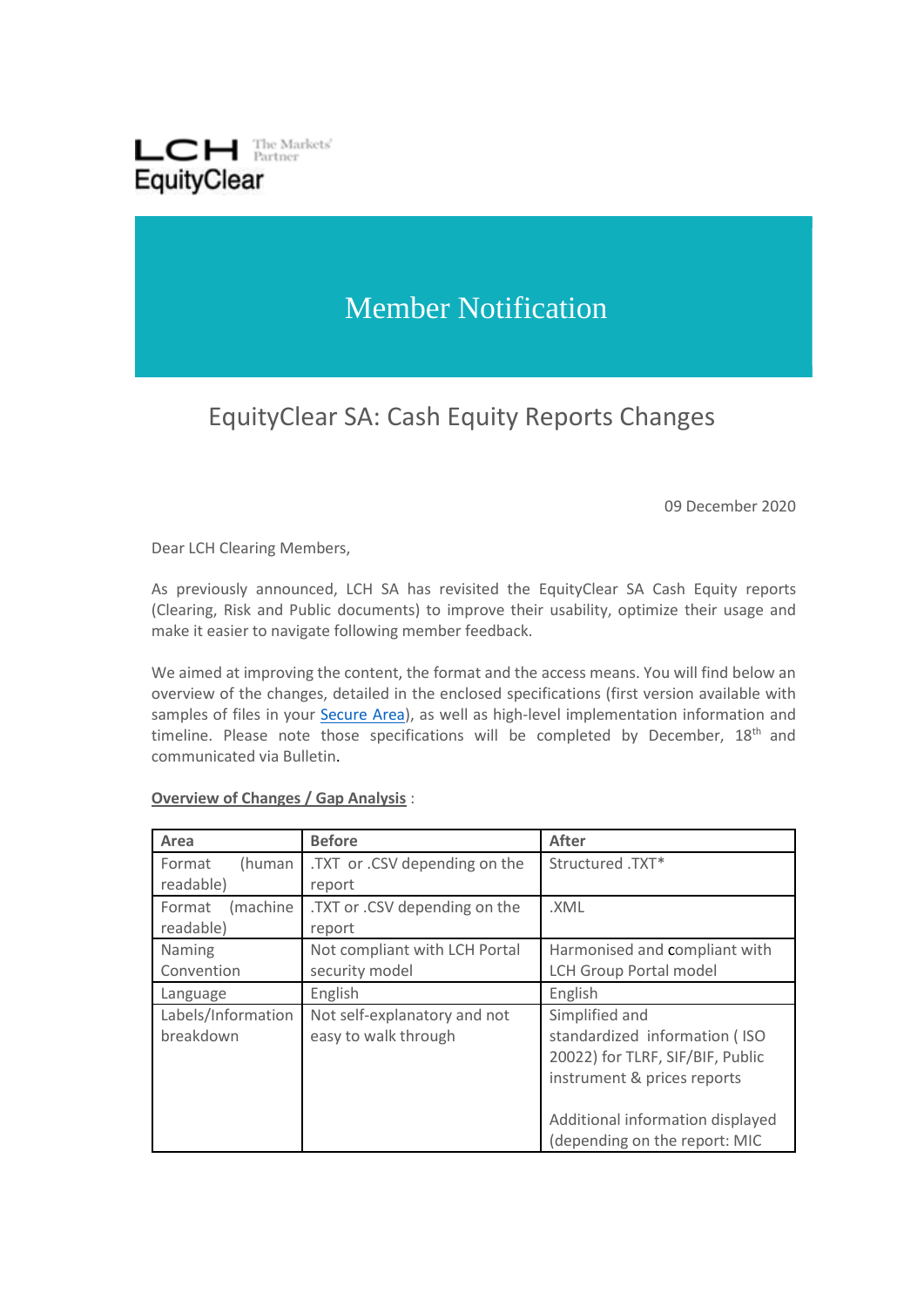|                              |                                                                                                                                                                         | code, Hold and Release indicator,<br>Accrued Interest, Primary market,<br>Trading venue, Trading capacity) |
|------------------------------|-------------------------------------------------------------------------------------------------------------------------------------------------------------------------|------------------------------------------------------------------------------------------------------------|
| Occurrences<br>and Frequency | End of day or Intraday<br>depending on the report                                                                                                                       | No change                                                                                                  |
| Access means                 | 2 separated access means:<br>e-CCW <sup>®</sup> web portal<br>access via physical<br>tokens<br>LCAP (Logical Certified<br>Access Point)<br>equivalent of leased<br>line | 1 access mean via LCH Portal:<br>Web access (single user<br>sign-on)<br>SFTP, API                          |
| Archives                     | From 2 to 5 days depending on<br>the reports                                                                                                                            | Online archive of 7 days for all<br>reports                                                                |

\**Composed by sections with Header and Body; each section composed by tables; tables composed by columns (fix length with separator).*

Shall you want to raise suggestions of improvements, feel free to come back to us by email at [SAEquityClear@lch.com](mailto:SAEquityClear@lch.com) (please note depending on the requests, those may be considered for a later version).

## **Implementation and Timelines:**

- Clearing Members will have a 4-month « parallel run » period to migrate to the new report format / content:
	- o SA EquityClear: current version will remain on e-CCW® / LCAP;
	- o the new version will be available on the LCH portal (Web, API and sFTP).
- Technical target go-live date: end Q1 2020 (start of the parallel run) Further communication will follow shortly to provide you with dates for member testing.

Please contact your LCH SA Business Development & Relationship Manager at [SAEquityClear@lch.com](mailto:SAEquityClear@lch.com) for more information.

*You have received this email because you are opted in to receive emails from LCH. For more information on how LCH uses your data, see ou[r Privacy Policy.](https://protect-eu.mimecast.com/s/8MDuCLv1DImm1vycq6CN4?domain=lch.com) If you do not wish to receive emails from LCH please [click here](mailto:repocleargroupsales@lch.com;%20cdsclearbusinessdevrm@lch.com;%20SAEquityClear@lch.com?subject=Unsubscribe)*